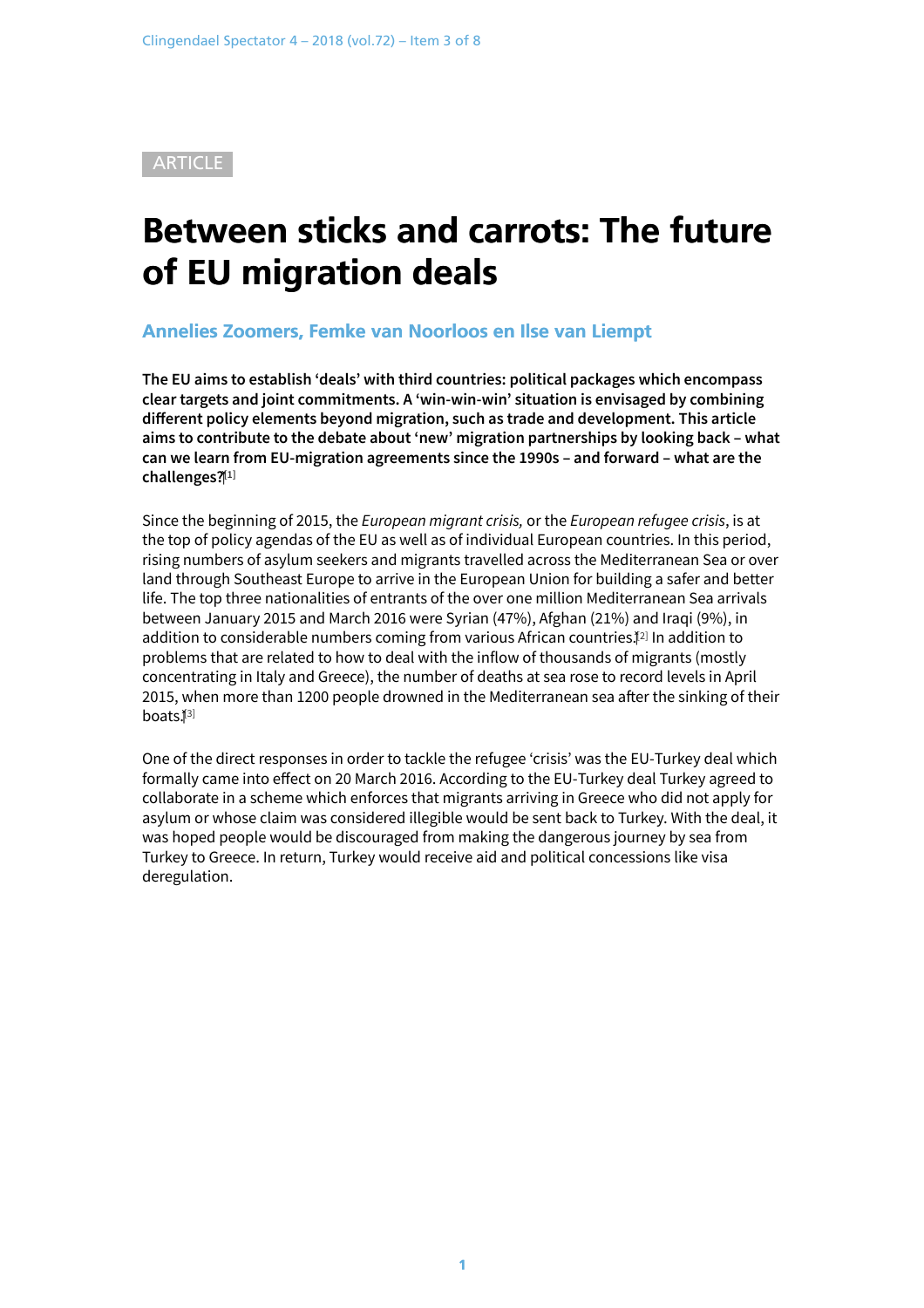

*Syrian and Iraqi refugees arrive from Turkey to Lesbos Greece in 2015*

This deal fits a wider trend in Europe of externalising migration policies and shifting responsibilities for migration control onto countries of origin and transit. Looking at the outcomes of the EU-Turkey deal, however, it is clear that such an approach will not come uncontested. Since the start of the deal, there has been much discussion about its 'success'. The inflow of migrants and refugees has considerably decreased, but it is not clear whether this 'success' can be attributed to the EU-Turkey deal: according to the opponents of the deal, reduced inflows of migrants and refugees into the EU was the consequence of the closure of the Balkan route, as well as the result of normal seasonality and the ending of the migration life cycle, with most people having left in earlier periods. In addition, opponents criticise the EU-Turkey deal for being illegal and immoral: along with the introduction of the deal, possibilities for people to receive asylum are very much reduced and increasing numbers of people are forced to return. In spite of human rights violations, Turkey is presented as a safe country and there is much discussion about the EU being responsible for people being detained in Turkey without access to asylum. [\[4\]](#page-0-0)

There are also problems of implementation: Greece and Turkey do not have the required capacity to host and 'process' large numbers of people, who in majority will be forced to return to their countries of origin. Also, the accompanying system to redistribute accepted refugees throughout the EU has largely failed, as member states have not kept their promises. At the start of the EU-Turkey deal it was promised to resettle 72.000 refugees across EU member states. However, in November 2017, less than 9.000 have been resettled under the EU-Turkey deal. At the borders of Europe – within and outside of the EU – large and heterogeneous groups of refugees/migrants are kept in overcrowded camps, often without legal support or even in detention.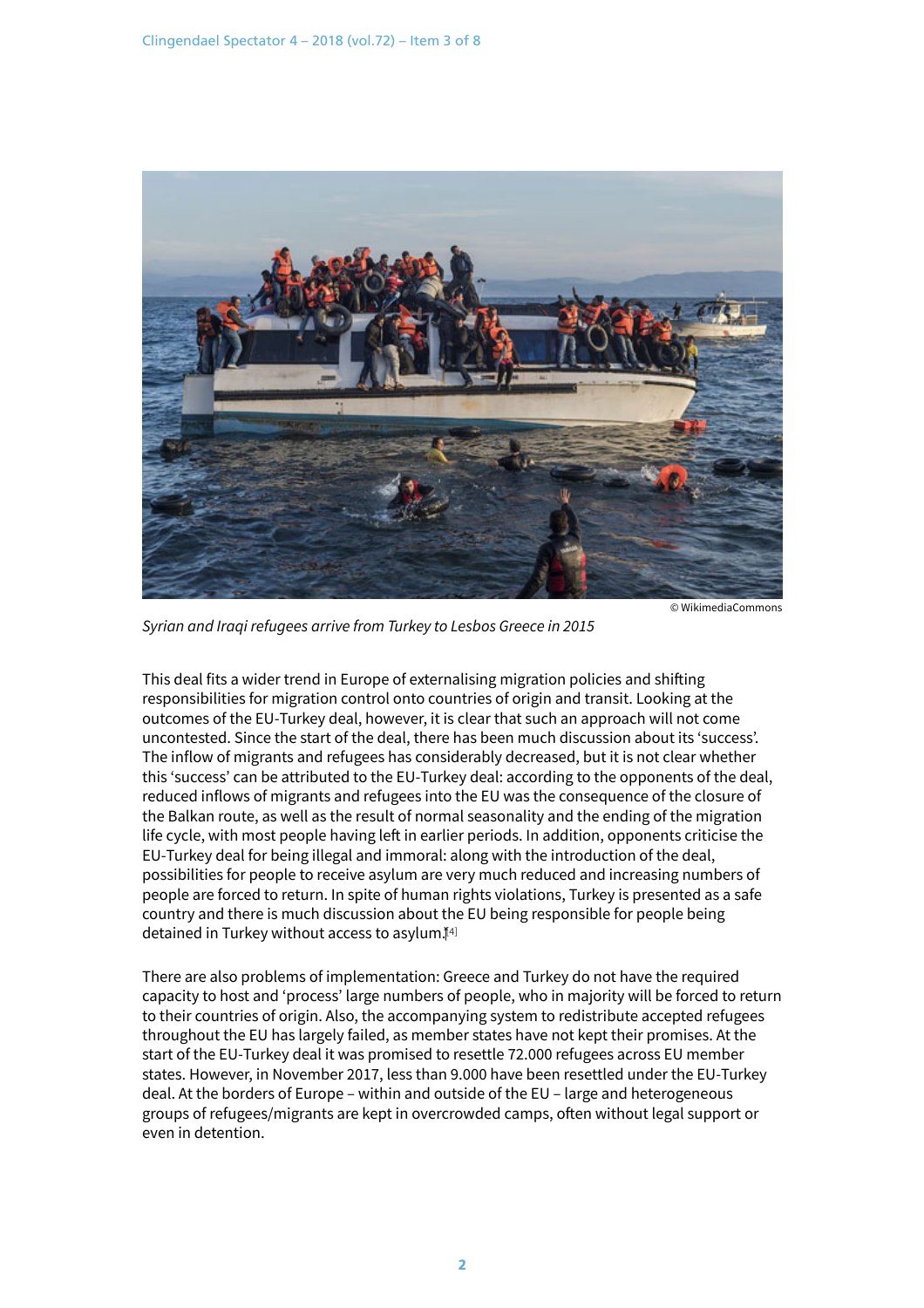## The externalisation of the EU border – finding ways to keep irregular migrants out while simultaneously taking care of creating 'legal ways' is presented as the 'new' EU approach

In spite of these problems, the externalisation of the EU border – finding ways to keep irregular migrants out while simultaneously taking care of creating 'legal ways' is presented as the 'new' EU approach. This approach was confirmed again during the emergency summit on the migration crisis late June. After the 2015 Valetta Summit, the 2015 EU-Turkey joint action plan and the 2016 EU-Turkey deal, the European Commission proposed a *new migration partnership* framework which was endorsed by the European Council in June 2016. In the context of this framework, the EU will seek to make *tailor made partnerships* with key third countries of origin and transit. More concretely, by establishing 'migration compacts' with countries such as Jordan, Lebanon, Niger, Nigeria, Senegal, Mali, Ethiopia, Tunisia, Libya, Morocco, Algeria, Iran, Egypt, Afghanistan, Pakistan, and Bangladesh, the EU aims to solve the 'European migration crisis'. The partnerships are expected to contribute to saving lives, fighting trafficking, breaking smuggling networks, increasing returns while enabling migrants and refugees to stay closer to home and helping countries to addressing the root causes of migration.[\[5\]](#page-0-0)

The EU thus aims to establish 'deals' with third countries: political packages which encompass clear targets and joint commitments, including but not limited to the conclusion of formal agreements on readmission.ǐ[\[6\]](#page-0-0) A 'win-win-win' situation is envisaged by combining different policy elements beyond migration, such as trade and development. These new EU policies are very much in line with the 'UN global compact on migration' (New York 2016) trying to arrive at a new and more integrated approach aiming at coordinated and structural cooperation with third countries. Such a framework should contribute to safe, regular and orderly migration, which is also in line with the Sustainable Development Goals. This article aims to contribute to the debate about 'new' migration partnerships by looking back – what can we learn from EUmigration agreements since the 1990s – and forward – what are the challenges?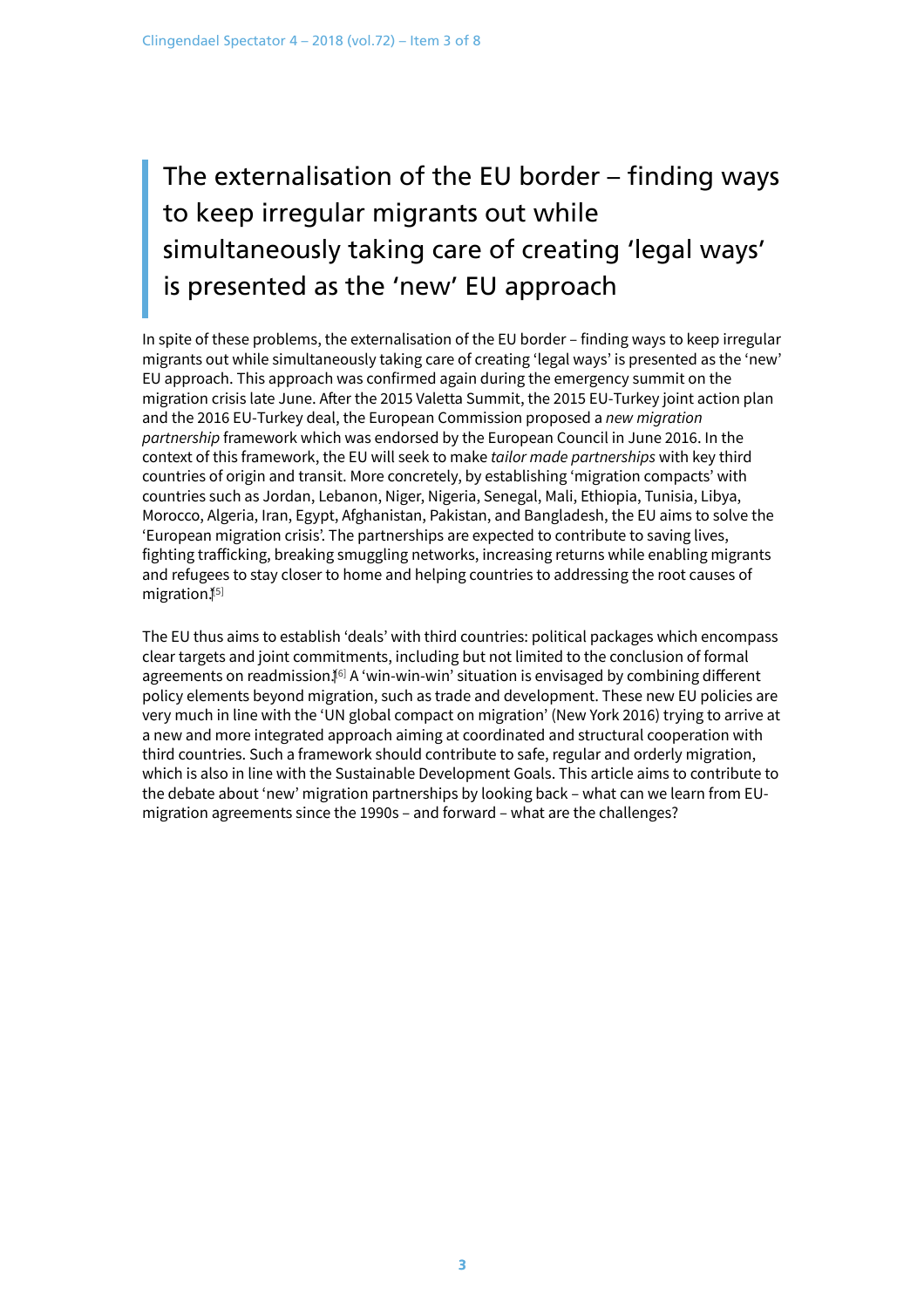

*Street art in London*

© Duncan c / Flickr

## Learning from experiences with EU Migration Agreements since the 1990s

The EU-Turkey deal and the *new migration partnership* framework are in many respects not new. Since the 1990s, numerous bilateral migration agreements have been instituted between EU member states and countries of emigration and transit with multiple goals. The past two decades have seen the steady emergence of various bilateral and multilateral migration agreements between Europe and migrant sending countries in the global South, focusing on controlling migration (concentrating on fighting irregular migration, re-admission and repatriation), often in combination with encouraging legal migration (by using migration quota, circular migration) and/or stimulating co-development. In the course of time, migration agreements have increasingly become focused on migration restriction and control, and the externalisation of the EU's migration control has intensified. Especially since 2004 (along with the creation of Frontex - the European agency for the management of operational cooperation at the external borders of the member States of the European Union) agreements on 'preventing and combating irregular labour migration (including admission procedures and arrangements for repatriation, social security, family reunification, integration and return) have become dominant. Over time, a large number of migration-related agreements have been signed between the EU – or EU countries such as France, Italy, Spain, the UK and many others on the one hand, and emigration and transit countries on the other , varying from Ghana and Senegal, Cape Verde and Nigeria; Bolivia and Ecuador; but also the Philippines, Russia and Hong Kong<sup>[\[7\]](#page-0-0)</sup>.

Learning from experiences with bilateral and multilateral agreements from the past decades, it is clear that the EU and its member states (in the beginning in particular France, Italy and Spain) have provided African and Mediterranean countries with substantial financial and personnel support in controlling borders, fighting human trafficking and strengthening their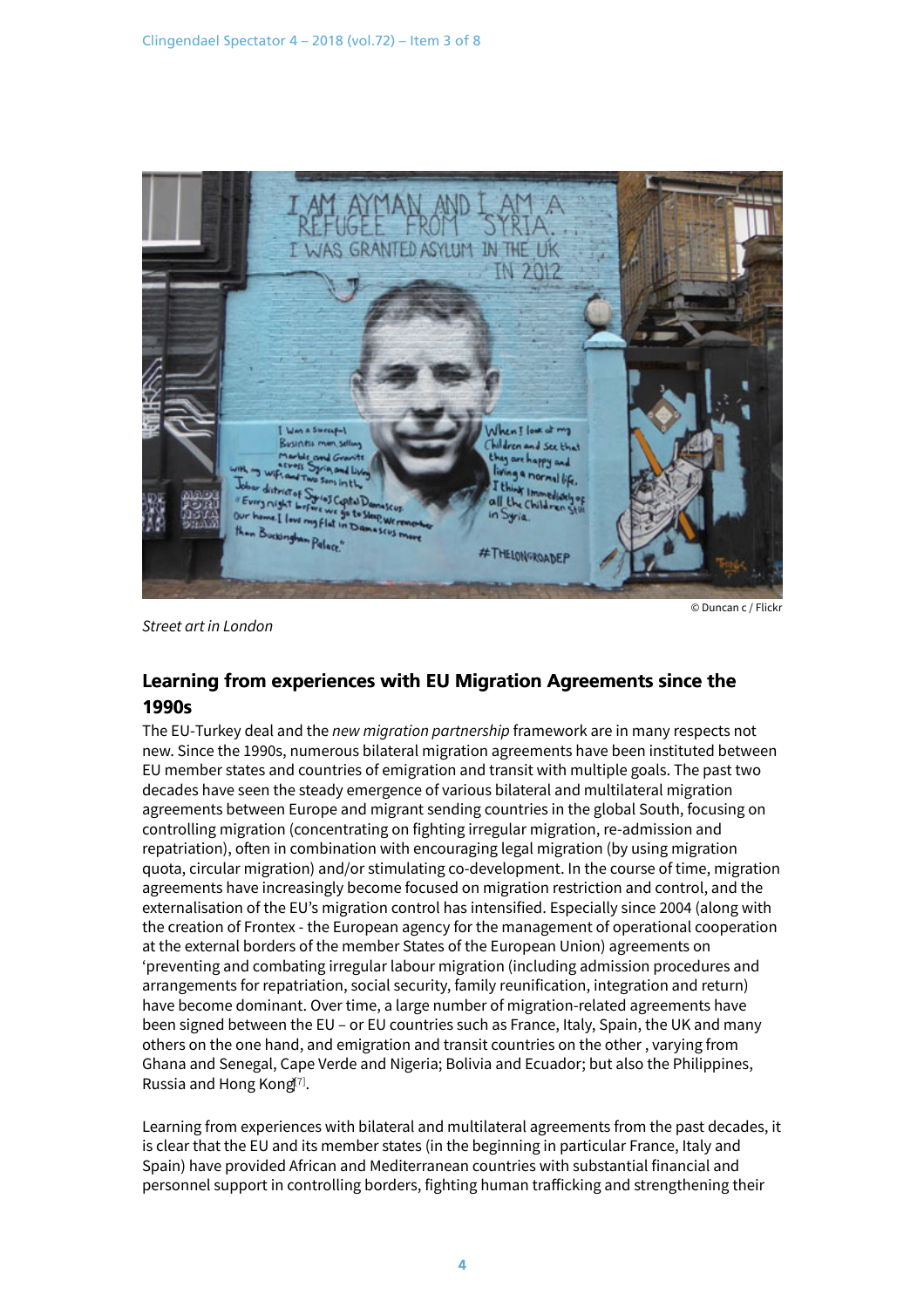police and intelligence apparatus. Making an assessment of experiences with such EU-driven bilateral and multilateral agreements with countries of emigration and transit, we see that these practices have given rise to four criticisms:

- ineffectiveness in controlling migration e.g. due to spatial substitution effects like changes of migration routes
- unequal power relations leading to unbalanced and ineffective partnerships
- high informality and lack of transparency in negotiations
- violation of migrants' human rights

#### Changing migration routes

First, with regard to the spatial substitution effects and changing migration routes, it is important to rethink the effectiveness of restrictive and securitized migration policies. The introduction of tougher rules regarding regular migrants' entry to and residence in Europe has, since the mid-1990s, inadvertently pushed irregular West African migrants to use complex routes to reach the Maghreb as a transit region, in order to enter Europe clandestinely.[\[8\]](#page-0-0) It is without doubt that FRONTEX operations (and outsourcing the responsibility of stopping migrants to the Maghreb) has resulted in a southward shift of migration networks, and an intensification of migration industries. [\[9\]](#page-0-0)

#### Unequal power relations

Second, EU migration agreements until now were very top-down and unequal. Apart from the question of externalisation of migration control, negotiations on bilateral and multilateral agreements often took place on initiative of the EC and with significant power play and unilateralism from the European side, as Europe pushed for agreements with third countries in a non-participatory way (e.g. in the case of the EU Mobility Partnerships of 2008). The costbenefit balance for these countries was often lost. [\[10\]](#page-0-0) Problems with the readmission of third country nationals were, and still are, often a sensitive issue in migration agreements, but the EU's push for these issues has only increased (e.g. in case of the EU-Turkey deal). As a result of these imbalanced cost-benefit distributions, the implementation of these agreements proved less effective due to non-cooperation by third country governments in practice.

#### Lack of transparency

Third, EU-related migration agreements have been criticized for a lack of transparency and the high level of 'informality'. Negotiations between EU member states and African countries often took place behind closed doors and often ad hoc in response to rapidly changing situations. Arrangements for repatriation and migration control, as well as incentives such as development aid and preferential entry quota, were often established outside formal agreements. This meant not only that these arrangements were less transparent and controllable by parliaments, but that there were limited checks and balances. Politically sensitive issues, such as financial clauses and collaborating institutions, were often arranged outside formal agreements. Agreements often remained unpublished, allowing governments to collaborate with all kinds of institutions, such as local intelligence services and private security companies, without parliamentary control.

#### Violation of migrants' human rights

Finally, migration agreements were problematic in terms of human rights. European police and immigration services were sometimes blamed for collaborating with organisations that were mentioned as being responsible for torture, disappearances and political liquidations – and sacrificing human rights for the sake of stopping migration (examples of human rights violations taking place in the Maghreb region are numerous). As the consequence of stricter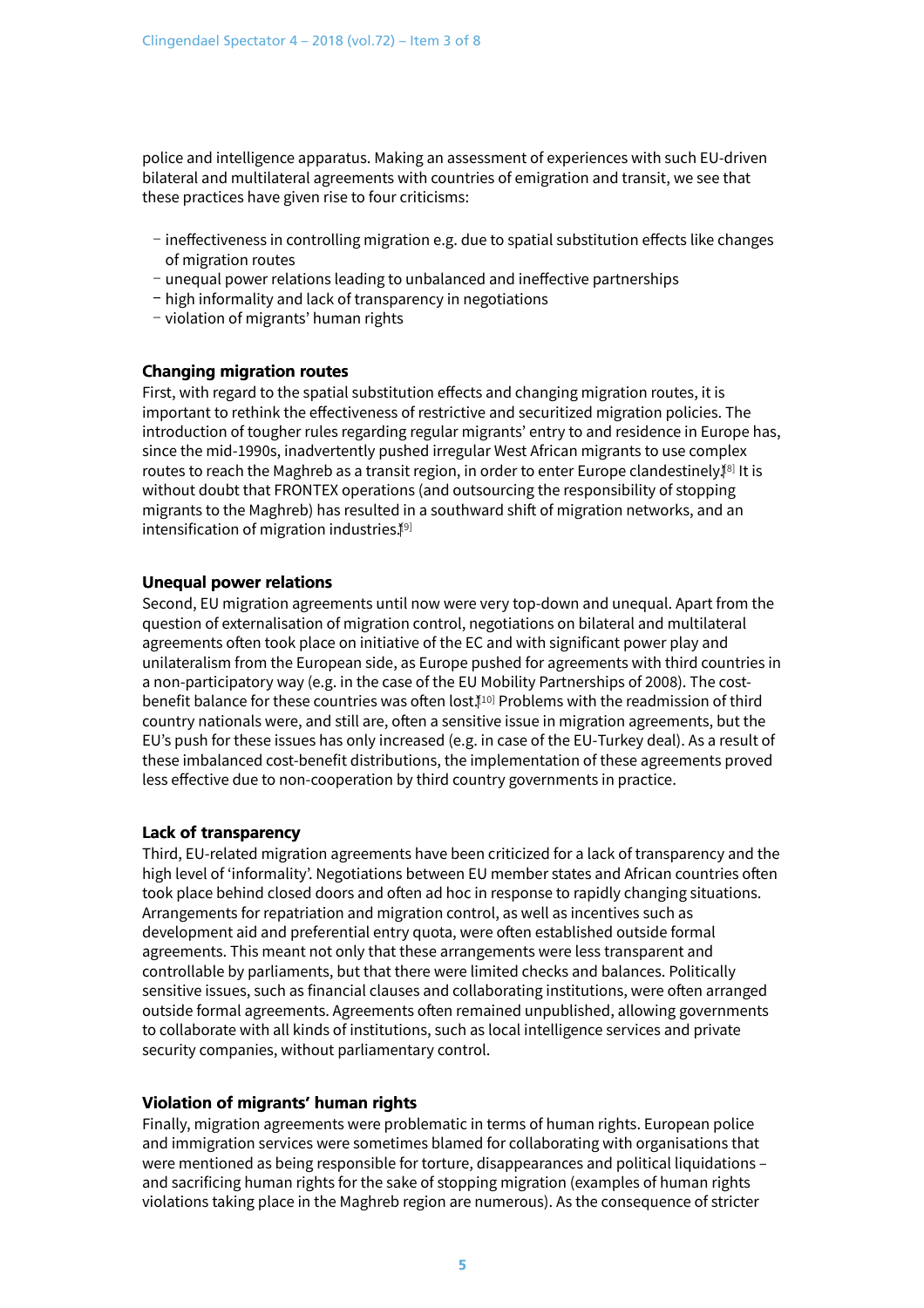rules, irregular migrants 'in transit' often found themselves in highly vulnerable situations. In addition, there were frequent violations of the '*non-refoulement'* principle: a fairly large number of transit migrants caught in the Mediterranean came from countries where their lives were in danger, but they did not get asylum. $\mathbb{I}^{11]}$  Hence as a consequence of such externalisation policy, transit migrants and refugees have often become more vulnerable. Repatriation of refugees and migrants has regularly led to their imprisonment and torture.



*Refugee camp Kahramanmaras in Turkey, 2016*

### Moving forward: from migration deals to investment plans

Until now, migration agreements often aimed at controlling or stopping migration have not been able to solve the migration crisis. Worse, stricter rules will push migrants into new directions and unknown routes, making migration an ever-increasing risky and costly enterprise. This is often a temporary outcome to the extent that numbers have decreased. People will postpone or search for new entry points: Europe is a waterbed. 'Keeping' people in camps is not in line with European values, but proves also to be unproductive. It leads to capital destruction, financially as well as socially.

The ambition to shift from restrictive measures to a more facilitating approach (offering opportunities for legal migration and funding for sustainable development) is positive, but until now benefits have been limited: plans for new agreements might contain more 'carrots' than before, but restricting and controlling migration, the stick, is still the dominant goal and how the many dilemma's mentioned above are dealt with is unclear.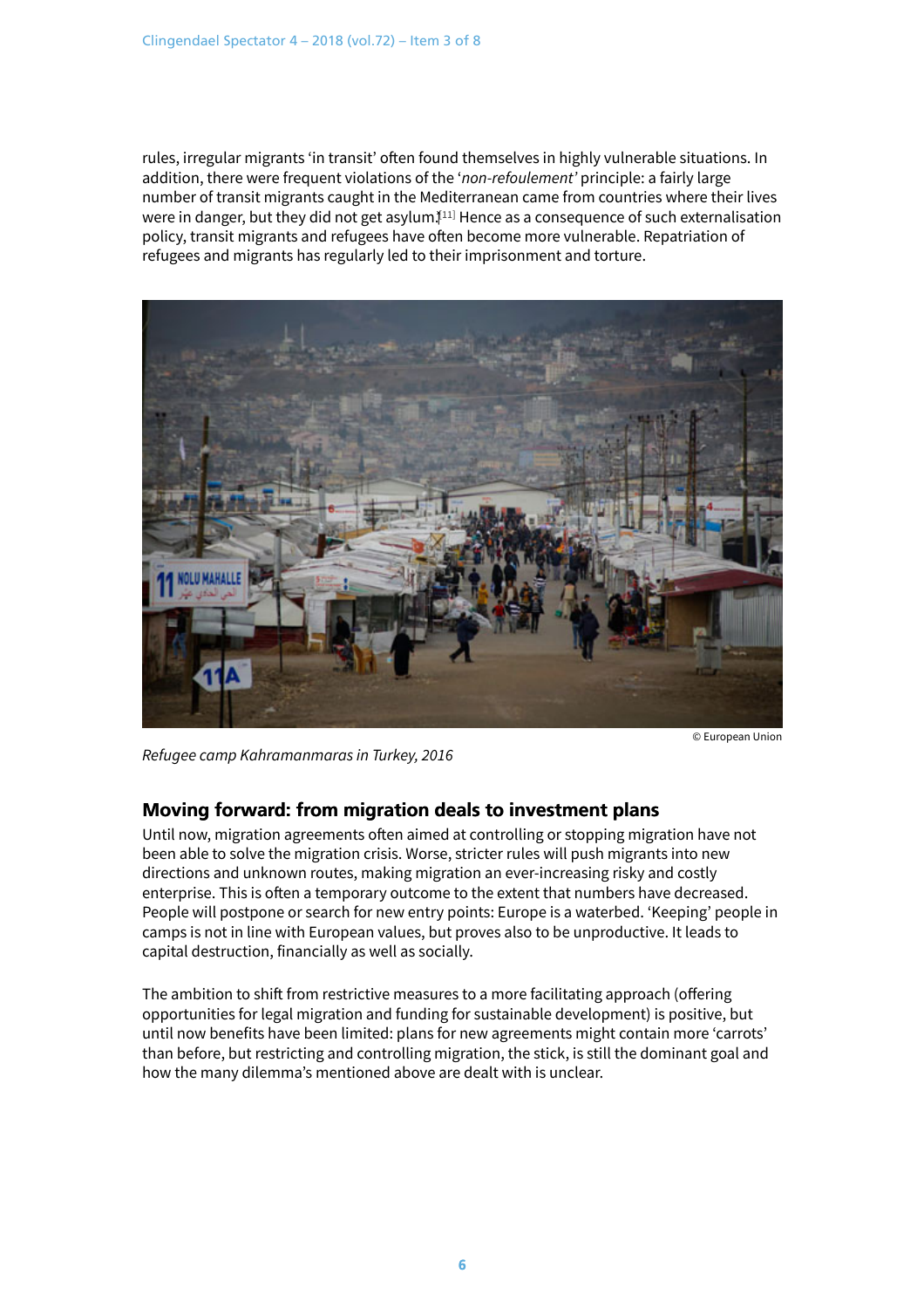## Instead of stopping migration, priority should be given to steering migration flows in the 'right direction'

Up until now, migration deals have not been able to turn the tide, in spite of enormous spending, which often go at the cost of the aid budget for the poorest countries. Under the current approach, gigantic sums are spent on border controls and Frontex ships, reception camps and detention centres, asylum procedures, deportations and reception centres – not to mention rescuing people from the sea, despite the fact that the migrants continue 'to stream in'. This approach will in the longer run be socially and financially unsustainable. The manner in which migrants and refugees are dealt with is at odds with global sustainability objectives ('leaving no one behind') and criteria for 'good governance'. People are shut up at the gates of Europe for years with no prospect of a decent existence. The procedure is not transparent: a large corps of officials, assisted by translators, is engaged in screening people on the basis of hard criteria, but much of the work is done behind closed doors. The rights of migrants are determined by where they come from and little is asked about their qualifications, about their preferences, or where they could best thrive. Migrants and deportees are treated as playthings and when they finally arrive at the place of destination after years, it is usually not the place of their first choice.



*In Hamburg people took to the streets in 2016 in order to express their protest over inhumane deportations of refugees.*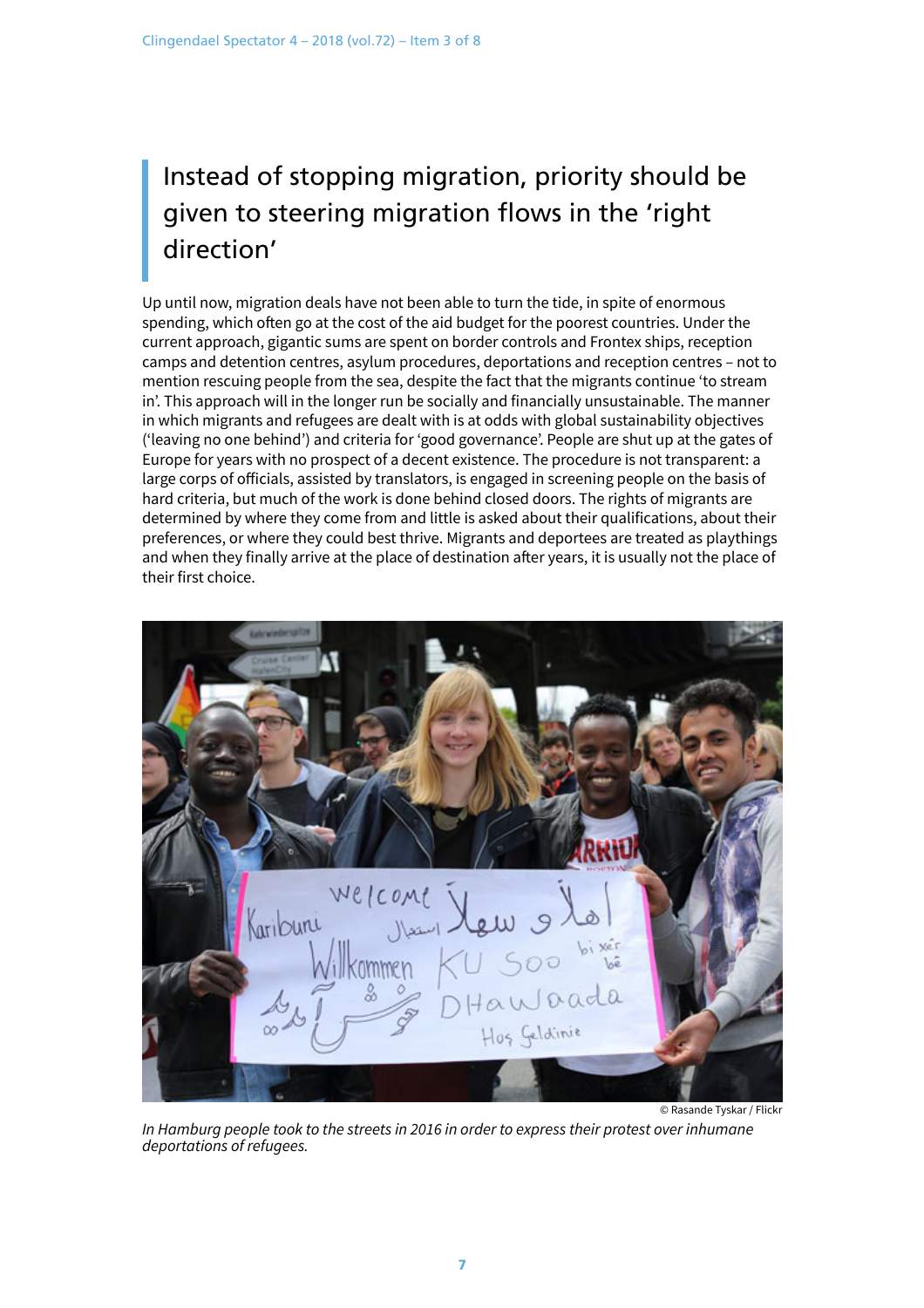It is time for a fresh approach. Instead of stopping migration, priority should be given to steering migration flows in the 'right direction'. Instead of the top-down 'distribution' of migrants and refugees over Europe, the challenge is to channel migrants to those places where they best 'fit' and optimise the chances for successful integration. Screen migrants and refugees, not only for origin and status, but also take their motivation and qualities into account as well as their social networks. Stop spending so much on border control and shutting migrants up in camps for years. Use the money for providing legal ways for migration by investing in extra jobs and infrastructure, and make sure that local communities, both hosts and newcomers, benefit from the new investments.

Instead of using European funds for the closure of borders or readmission procedures, trillions of euro's can be made available for employment and infrastructure development, for example in those regions in Africa that have to contend with forced migration and/or regions that fulfil a function in the reception of refugees from neighboring countries. Instead of making big deals with national governments, it is important to sufficiently involve local groups and at least give them a say in the type of investments needed.

Part of the available funding can also be directed to particular areas within Europe that suffer from population loss and ageing and are prepared to take in refugees and migrants. In countries such as Spain, Portugal, France and Greece many provinces and municipalities have to contend with depopulation and ageing. Migrants can help to turn the tide, but investments are required. Especially if the 'hosting' of migrants is accompanied by the receipt of a bonus in the form of investments in jobs, training facilities, a better infrastructure or a wider range of facilities, the willingness to host migrants and/or refugees will increase, and there will be better opportunities for integration. If the local population has a say in this and the arrival of migrants also offers clear advantages for them, the prospects for integration will be much greater than in the present system where there is often a wide 'gap' between decision makers and the civilian population.

Instead of punishing local authorities 'top-down' when they fail to adhere to quotas imposed from above, a 'bottom-up' policy, in which citizens and local authorities are rewarded for initiatives in which the expansion of employment and integration are combined, will probably be many times more successful [\[12\]](#page-0-0). All this will help EU migration policies to become more effective and humane, and also better in line with the Sustainable Development Goal of 'leaving no one behind'.

### Noten

[1] This article is the shortened version of 'Will tailor-made migration deals help to solve the European migration crisis'? (Zoomers et al 2018). It is based on internet research and field research carried out in Greece and Turkey in the context of the NWO- research ['Evidence-based assessment of migration deals: the case of Turkey](https://www.nwo.nl/en/research-and-results/research-projects/i/18/28318.html) [\(https://www.nwo.nl/en/research-and-results/research-projects/i/18/28318.html\)](https://www.nwo.nl/en/research-and-results/research-projects/i/18/28318.html)'.

[2] UNHCR 2017.

[3] Migration Policy Institute 2017.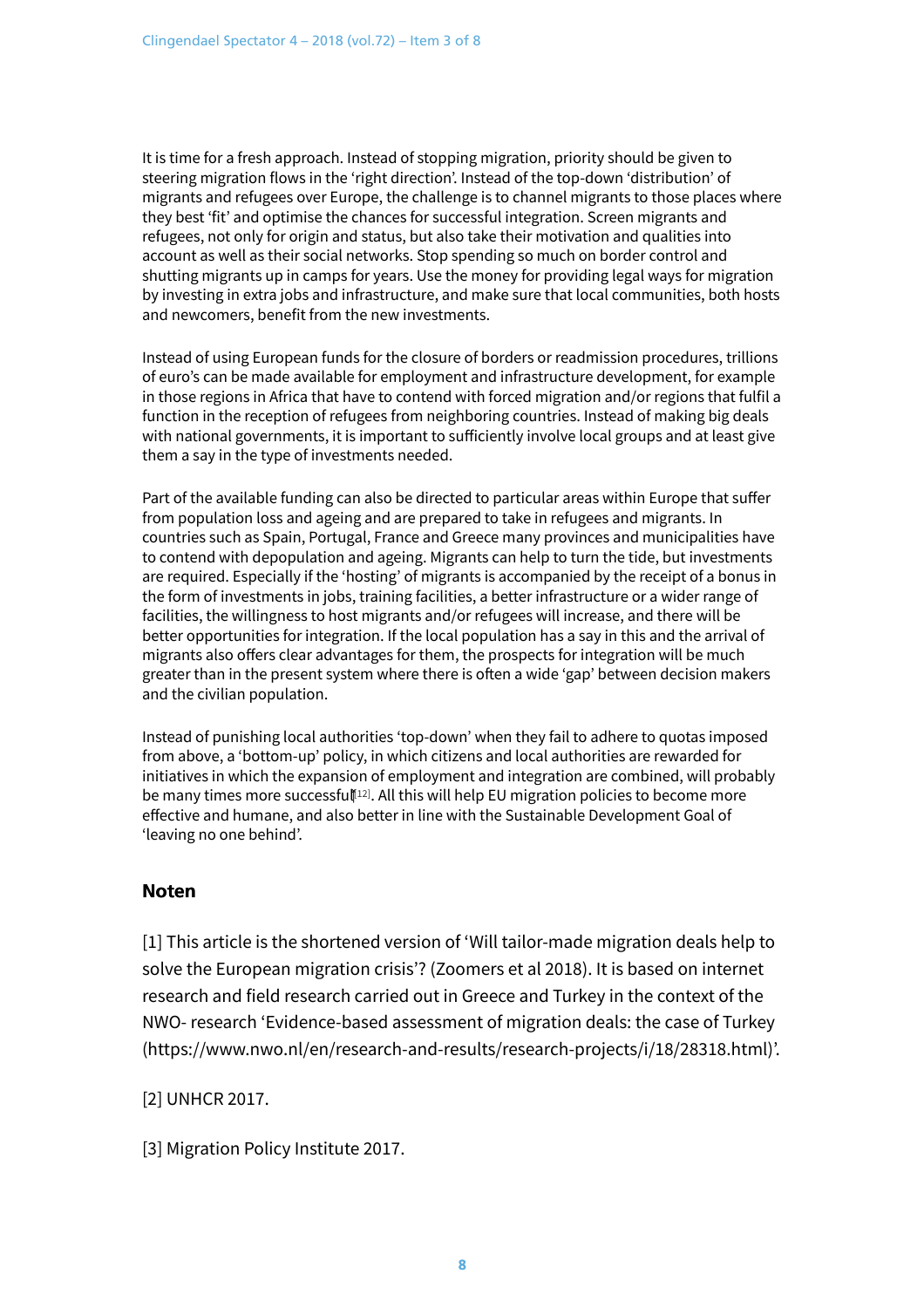[4] M.J. Alpes, S., Tunaboylu, O. Ulusoy, S. Hassan, *[Post-deportation risks in Turkey](http://cadmus.eui.eu/handle/1814/49005)* [\(http://cadmus.eui.eu/handle/1814/49005\)](http://cadmus.eui.eu/handle/1814/49005)*: The EU-Turkey-Statement as a test case for the externalization of protection responsibilities*, EUI Policy Brief. 2017a

[5] EC Communication from the Commission to The European Parliament, the European Council, the Council and the European Investment Bank on establishing a new Partnership Framework with third countries under the European Agenda on Migration. Communication 7/6/2016. Strasbourg: EC, 2016.

[6] C. Bauloz, [The EU Migration Partnership Framework: an External Solution to the](http://eumigrationlawblog.eu/the-eu-migration-partnership-framework-an-external-solution-to-the-crisis/) Crisis [\(http://eumigrationlawblog.eu/the-eu-migration-partnership-framework-an](http://eumigrationlawblog.eu/the-eu-migration-partnership-framework-an-external-solution-to-the-crisis/)[external-solution-to-the-crisis/\)?](http://eumigrationlawblog.eu/the-eu-migration-partnership-framework-an-external-solution-to-the-crisis/) *EU Migration Law Blog, 31 January 2017.*

[7] For an overview: see Zoomers, A., van Noorloos, H.J. & van Liempt, I.C., 'Will Tailor-made Migration Deals help to solve the European Migration 'Crisis?', in Dina Siegel & Veronika Nagy (Eds.), *The Migration Crisis. Criminalization, Security and Survival.*( Eleven International Publishers 2018).

[8] Adepoju, A., *The challenge of labour migration flows between West Africa and the Maghreb*, ILO Migration Research Papers, Geneva, International Labour Organisation, 2006; A. Adepoju, T. van Naerssen and A. Zoomers (eds.) *International migration and national development in sub-Saharan Africa. Viewpoints and policy initiatives in the countries of origin,* Afrika-Studiecentrum Series Vol.10. Leiden/ Boston: Brill publishers, 2008.

[9] See also Andersson, R (2014), Illegality, Inc., Clandestine Migration and the Business of Bordering Europe. Oakland: University of California Press.

[10] Reslow, N., 'The role of third countries in EU Migration Policy: the mobility partnerships', *European Journal of Migration and Law* 14*,* 2012b, pp. 393-415; M. Chou, and M. Gibert, 'The EU‐Senegal mobility partnership: from launch to suspension and negotiation failure', *Journal of Contemporary European Research,* Vol. 8, No. 4, 2012, pp. 408‐427.

[11] The principle of non-refoulement is a fundamental principle of international law that forbids a country receiving asylum seekers from returning them to a country in which they would be in likely danger of persecution.